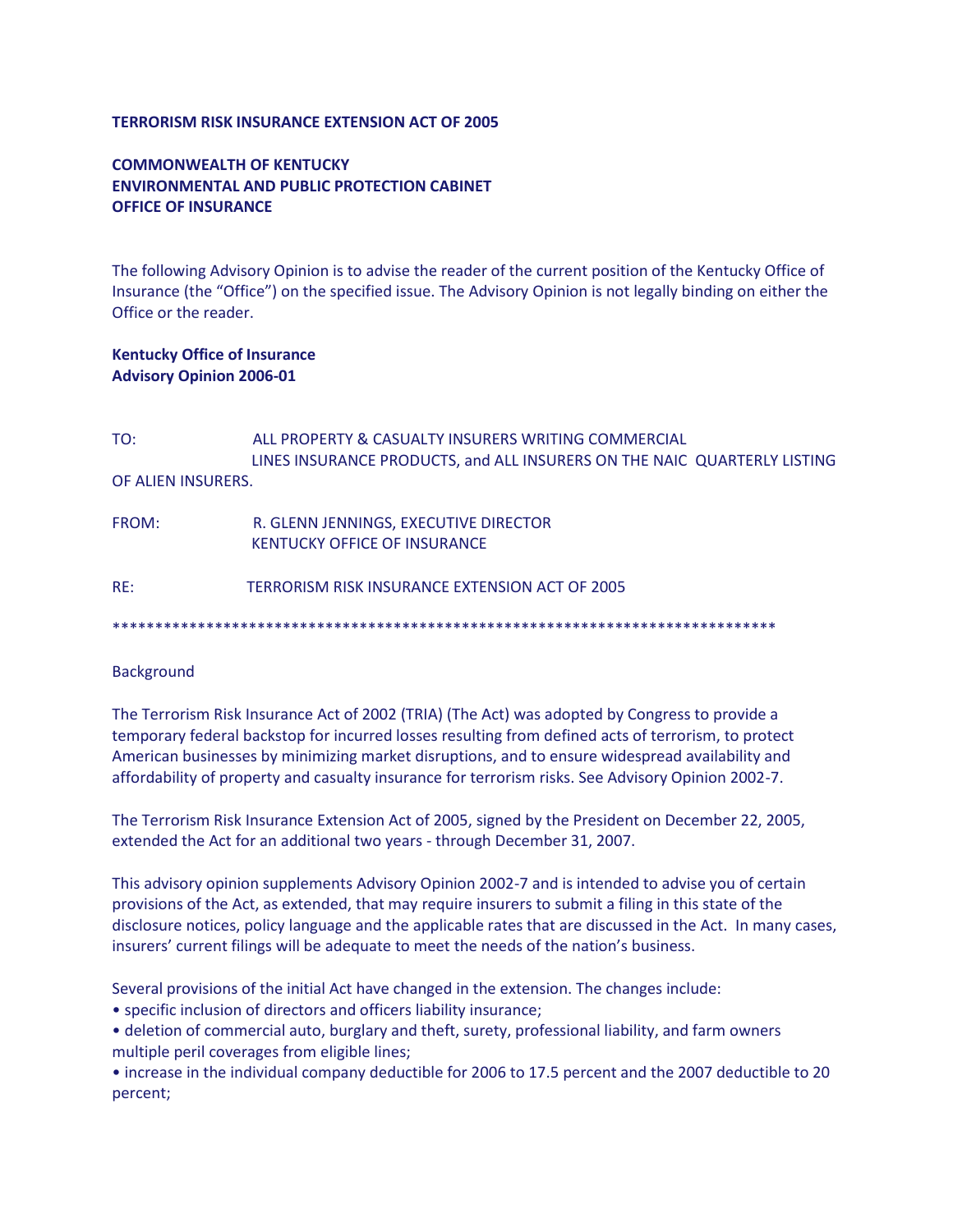• increase in the industry aggregate retention level from \$15 billion to \$25 billion in 2006 and to \$27.5 billion in 2007;

• reduction in the federal share of compensation for covered losses from 90 percent to 85 percent for 2007;

• maintaining the \$5 million threshold for certification of a terrorist act, while establishing a per event trigger for federal participation in aggregate insured losses of \$50 million for losses occurring after March 31, 2006 and before January 1, 2007 and \$100 million for losses occurring in the 2007 Program Year;

• extension of existing litigation management provisions and codification of regulations requiring submission and approval of proposed settlements; and

• directing the President's Working Group on Financial Markets to study long-term availability and affordability of coverage for terrorism losses, including group life and nuclear, biological, chemical and radiological events. The Working Group, in consultation with representatives of the National Association of Insurance Commissioners, the insurance and securities industries and policyholders, is directed to submit a report of its findings to the House Financial Services and Senate Banking Committees by September 30, 2006.

Definition amended by the Terrorism Risk Insurance Extension Act of 2005

Subsection 102(12) of the Act states that the term "property and casualty insurance"

- (A) means commercial lines of property and casualty insurance, including
- excess insurance,
- workers' compensation insurance, and
- directors and officers liability insurance, and

(B) does not include

- crop or livestock insurance,
- private mortgage or title insurance,
- financial guaranty insurance issued by monoline financial guaranty insurance corporations,
- medical malpractice,
- health or life insurance, including group life,
- flood insurance provided under the National Flood Insurance Act,
- reinsurance or retrocessional reinsurance,
- commercial automobile insurance,
- burglary and theft insurance,
- surety insurance,
- professional liability insurance, or
- farm owners multiple peril insurance.

All insurers, as defined in the Act in Section 102(6), continue to be required to participate in the Terrorism Insurance Program (the Program) and to make available coverage for "insured losses" in all of their covered commercial lines policies.

Submission of Rates, Policy Form Language and Disclosure Notices

If an insurer relies on an advisory organization to file loss costs and related rating systems on its behalf, no rate filing is required unless an insurer plans to use a different loss cost multiplier than is currently on file for coverage for certified losses. The rate filing should provide sufficient information for the reviewer to determine what price would be charged to a business seeking to cover certified losses. Kentucky will